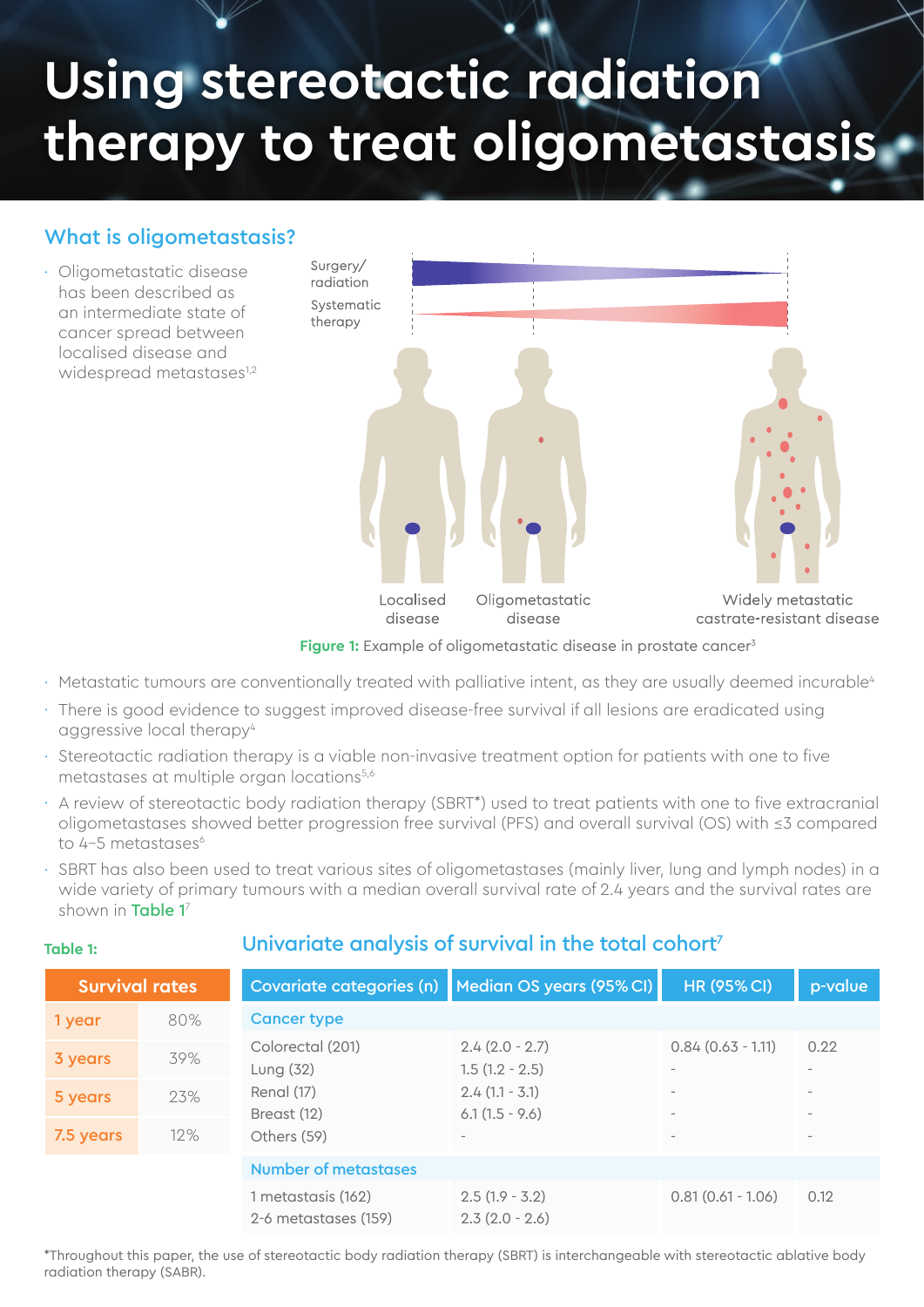#### Local consolidative therapy versus maintenance therapy or observation for patients with oligometastatic non-small-cell lung cancer<sup>8</sup>

- Local consolidative therapy ± maintenance therapy improved PFS in NSCLC patients with ≤3 · metastases vs maintenance therapy alone (median PFS 14.2 vs 4.4 months; HR 0.57, P =  $0.022$ )<sup>8</sup>
- The median time to appearance of new lesions was 14.2 months in the LCT group (95% CI, 5.7 to 24.3 months) versus 6.0 months in the MT/O group (95% CI, 4.4 to 8.3 months;  $P = 0.11$ )<sup>8</sup> ·
- The median OS time for all patients was 37.7 months (95% CI, 16.6 to 41.2 months). OS time was · significantly longer in the LCT group (median, 41.2 months; 95% CI, 18.9 months to not reached) than in the MT/O group (median, 17.0 months; 95% CI, 10.1 to 39.8 months;  $P = .017$ <sup>8</sup>

NB: This trial had mixed RT dose/fractionations also including conventional external beam radiation therapy.

# **Figure 2:**



**Figure 2:** (A) Progression-free survival (PFS) and (B) overall survival (OS) in patients given local consolidative therapy (LCT) or maintenance therapy observation (MT/O) for oligometastatic non-small-cell lung cancer<sup>8</sup>

#### SBRT in lung oligometastases<sup>9</sup>

 $\cdot$  SBRT is being increasingly used for patients with pulmonary oligometastases. Numerous single institution case series and cohort studies have been published and more recently a systematic review of 29 publications from 20 institutions of either single dose SBRT or fractionated SBRT for lung metastases was undertaken by Siva and colleagues<sup>9</sup>

#### Results were as follows:

|                          |            |       | Comparative arms 2-year local control 2-year overall survival Grade 3 toxicity |     |
|--------------------------|------------|-------|--------------------------------------------------------------------------------|-----|
| Single dose SBRT         | $n = 154$  | 78.6% | 50.3%                                                                          | 26% |
| <b>Fractionated SBRT</b> | $n = 0.54$ | 77 9% | 537%                                                                           | 4%  |

 $\cdot$  It was concluded that despite insufficient evidence to recommend a consensus view for optimal tumour parameters, dose fractionation and technical delivery of treatment, high local control rates that could potentially lead to a survival benefit justified the consideration of stereotactic radiotherapy for patients with limited pulmonary oligometastases<sup>9</sup>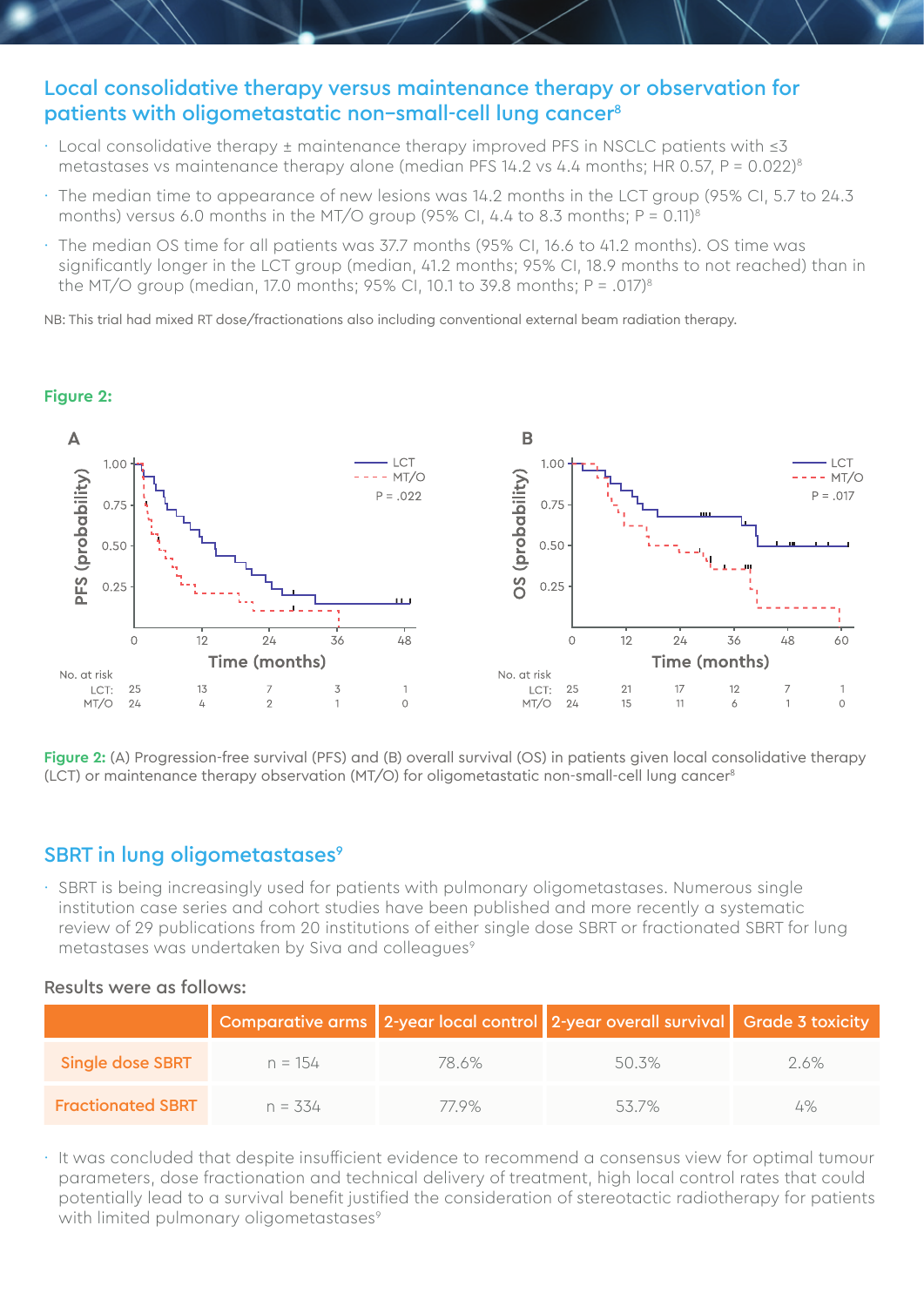#### Subsequent reviews of SBRT for oligometastatic cancer and pulmonary oligometastases suggest the following:

| Local control and overall Survival <sup>10</sup>                              | SBRT indications complementary to surgery <sup>4</sup>                                                                                |
|-------------------------------------------------------------------------------|---------------------------------------------------------------------------------------------------------------------------------------|
| Patients treated with SBRT typically<br>achieve similar results to those with | Deep parenchymal tumours: SBRT may be complementary or preferred<br>to surgical resection.                                            |
| pulmonary metastatectomy:                                                     | Reduce the risk of intrapulmonary metastases: Patients may benefit                                                                    |
| · 2-year local control 94% vs 90%                                             | from receiving SBRT upfront, with surgery reserved as salvage.                                                                        |
| · 5-year overall survival 49% vs 41%                                          | Synchronous bilateral pulmonary metastases: A hybrid approach using<br>SBRT for one side and surgery for the other can be considered. |

## SABR versus standard of care palliative treatment in patients with oligometastatic cancers<sup>11</sup>

Number at risk Control 33

SABR 66

- SABR COMET was a randomised · phase II trial comparing SABR for oligometastases (defined as 1-5 metastases) versus standard of care in patients with varied primary malignancies<sup>11</sup>
- The predominant primary · cancers included breast, colorectal, lung and prostate and 92% of patients treated with SABR had 3 or less metastases<sup>11</sup>
- A significant proportion of the · patients in the SABR arm (43%) had lung metastases<sup>11</sup>

#### **Conclusion:**

- There was an improvement in median overall survival from 28 to 41 months (p=0.09) and median progression free survival from 6 to 12 months in the SABR arm  $(p=0.012)^{11}$ ·
- There were three treatment related deaths (4.5%) including radiation pneumonitis, pulmonary abscess and a subdural haemorrhage after surgery to repair a SABR related perforated gastric ulcer<sup>11</sup> ·





Time since randomisation (year)

 $\delta$ 

 $\overline{3}$ 

 $15$ 

34

5

 $\circ$ 

 $\overline{1}$ 

 $\circ$ 

 $\overline{3}$